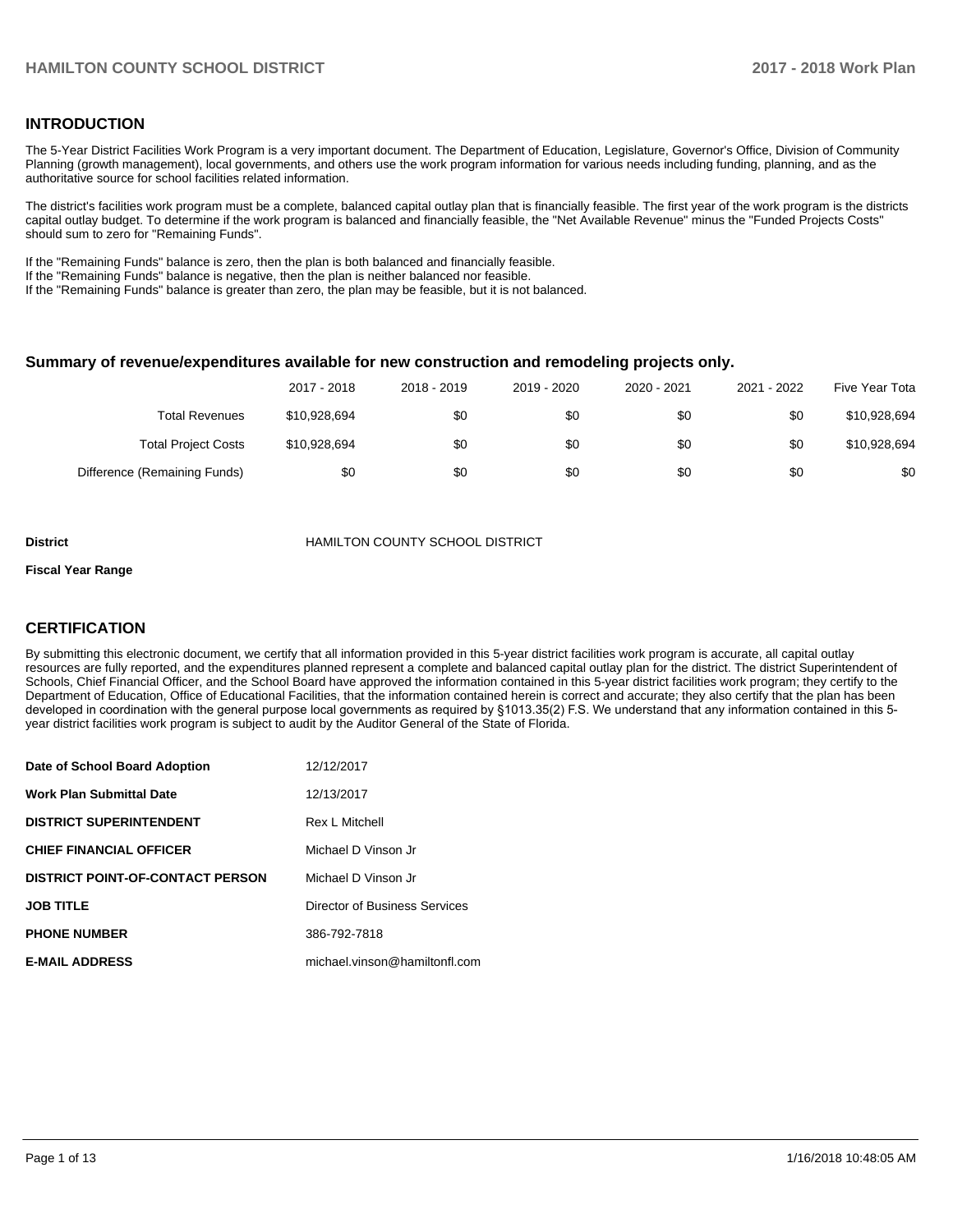# **Expenditures**

#### **Expenditure for Maintenance, Repair and Renovation from 1.50-Mills and PECO**

Annually, prior to the adoption of the district school budget, each school board must prepare a tentative district facilities work program that includes a schedule of major repair and renovation projects necessary to maintain the educational and ancillary facilities of the district.

|                                  | Item                                                                                                                                                                                                                                        | $2017 - 2018$<br><b>Actual Budget</b> | 2018 - 2019<br>Projected | 2019 - 2020<br>Projected | 2020 - 2021<br>Projected | 2021 - 2022<br>Projected | <b>Total</b> |  |  |
|----------------------------------|---------------------------------------------------------------------------------------------------------------------------------------------------------------------------------------------------------------------------------------------|---------------------------------------|--------------------------|--------------------------|--------------------------|--------------------------|--------------|--|--|
| <b>HVAC</b>                      |                                                                                                                                                                                                                                             | \$40,000                              | \$40,000                 | \$150,000                | \$200,000                | \$200,000                | \$630,000    |  |  |
| Locations:                       | CENTRAL HAMILTON ELEMENTARY, GENERAL SERVICES, GREENWOOD SCHOOL, HAMILTON COUNTY ELEMENTARY SCHOOL,<br>HAMILTON COUNTY HIGH (NEW), HAMILTON COUNTY SPORTS COMPLEX, JRE LEE COMPLEX                                                          |                                       |                          |                          |                          |                          |              |  |  |
| Flooring                         |                                                                                                                                                                                                                                             | \$5,000                               | \$5,000                  | \$5,000                  | \$10,000                 | \$25,000                 | \$50,000     |  |  |
| Locations:                       | HAMILTON COUNTY HIGH (NEW)                                                                                                                                                                                                                  |                                       |                          |                          |                          |                          |              |  |  |
| Roofing                          |                                                                                                                                                                                                                                             | \$0                                   | \$15,000                 | \$100,000                | \$150,000                | \$50,000                 | \$315,000    |  |  |
| Locations:                       | HAMILTON COUNTY HIGH (NEW)                                                                                                                                                                                                                  |                                       |                          |                          |                          |                          |              |  |  |
| Safety to Life                   |                                                                                                                                                                                                                                             | \$15,000                              | \$15,000                 | \$15,000                 | \$15,000                 | \$15,000                 | \$75,000     |  |  |
| Locations:                       | GENERAL SERVICES, HAMILTON COUNTY ELEMENTARY SCHOOL, HAMILTON COUNTY HIGH (NEW), HAMILTON COUNTY SPORTS<br><b>COMPLEX</b>                                                                                                                   |                                       |                          |                          |                          |                          |              |  |  |
| Fencing                          |                                                                                                                                                                                                                                             | \$15,000                              | \$15,000                 | \$30,000                 | \$5,000                  | \$5.000                  | \$70,000     |  |  |
| Locations:                       | CENTRAL HAMILTON ELEMENTARY, HAMILTON COUNTY ELEMENTARY SCHOOL                                                                                                                                                                              |                                       |                          |                          |                          |                          |              |  |  |
| Parking                          |                                                                                                                                                                                                                                             | \$5,000                               | \$5,000                  | \$73,005                 | \$5,000                  | \$5,000                  | \$93,005     |  |  |
|                                  | Locations: HAMILTON COUNTY ELEMENTARY SCHOOL, HAMILTON COUNTY HIGH (NEW)                                                                                                                                                                    |                                       |                          |                          |                          |                          |              |  |  |
| Electrical                       |                                                                                                                                                                                                                                             | \$30,000                              | \$15,000                 | \$15,000                 | \$20,000                 | \$35,000                 | \$115,000    |  |  |
| Locations:                       | CENTRAL HAMILTON ELEMENTARY, GENERAL SERVICES, GREENWOOD SCHOOL, HAMILTON COUNTY HIGH (NEW), HAMILTON<br>COUNTY SPORTS COMPLEX, NORTH HAMILTON ELEMENTARY, SOUTH HAMILTON ELEMENTARY                                                        |                                       |                          |                          |                          |                          |              |  |  |
| Fire Alarm                       |                                                                                                                                                                                                                                             | \$15,000                              | \$15,000                 | \$8,000                  | \$8,000                  | \$15,000                 | \$61,000     |  |  |
| Locations:                       | CENTRAL HAMILTON ELEMENTARY, GENERAL SERVICES, GREENWOOD SCHOOL, HAMILTON COUNTY HIGH (NEW), HAMILTON<br>COUNTY SPORTS COMPLEX, NORTH HAMILTON ELEMENTARY, SOUTH HAMILTON ELEMENTARY                                                        |                                       |                          |                          |                          |                          |              |  |  |
| Telephone/Intercom System        |                                                                                                                                                                                                                                             | \$7,000                               | \$5.000                  | \$5,000                  | \$10,000                 | \$20,000                 | \$47,000     |  |  |
|                                  | Locations: CENTRAL HAMILTON ELEMENTARY, GENERAL SERVICES, GREENWOOD SCHOOL, HAMILTON COUNTY ELEMENTARY SCHOOL,<br>HAMILTON COUNTY HIGH (NEW), NORTH HAMILTON ELEMENTARY, SOUTH HAMILTON ELEMENTARY                                          |                                       |                          |                          |                          |                          |              |  |  |
| <b>Closed Circuit Television</b> |                                                                                                                                                                                                                                             | \$0                                   | \$0                      | \$0                      | \$0                      | \$0                      | \$0          |  |  |
|                                  | Locations: No Locations for this expenditure.                                                                                                                                                                                               |                                       |                          |                          |                          |                          |              |  |  |
| Paint                            |                                                                                                                                                                                                                                             | \$15,000                              | \$10,000                 | \$15,000                 | \$10,000                 | \$15,000                 | \$65,000     |  |  |
|                                  | Locations: CENTRAL HAMILTON ELEMENTARY, GENERAL SERVICES, GREENWOOD SCHOOL, HAMILTON COUNTY ELEMENTARY SCHOOL,<br>HAMILTON COUNTY HIGH (NEW), HAMILTON COUNTY SPORTS COMPLEX, NORTH HAMILTON ELEMENTARY, SOUTH HAMILTON<br>ELEMENTARY       |                                       |                          |                          |                          |                          |              |  |  |
| Maintenance/Repair               |                                                                                                                                                                                                                                             | \$92.221                              | \$27,205                 | \$90,000                 | \$70,000                 | \$90,000                 | \$369.426    |  |  |
| Locations:                       | CENTRAL HAMILTON ELEMENTARY, GENERAL SERVICES, GREENWOOD SCHOOL, HAMILTON COUNTY ELEMENTARY SCHOOL,<br>HAMILTON COUNTY HIGH (NEW), HAMILTON COUNTY SPORTS COMPLEX, JRE LEE COMPLEX, NORTH HAMILTON ELEMENTARY,<br>SOUTH HAMILTON ELEMENTARY |                                       |                          |                          |                          |                          |              |  |  |
|                                  | <b>Sub Total:</b>                                                                                                                                                                                                                           | \$239,221                             | \$167,205                | \$506.005                | \$503,000                | \$475,000                | \$1,890,431  |  |  |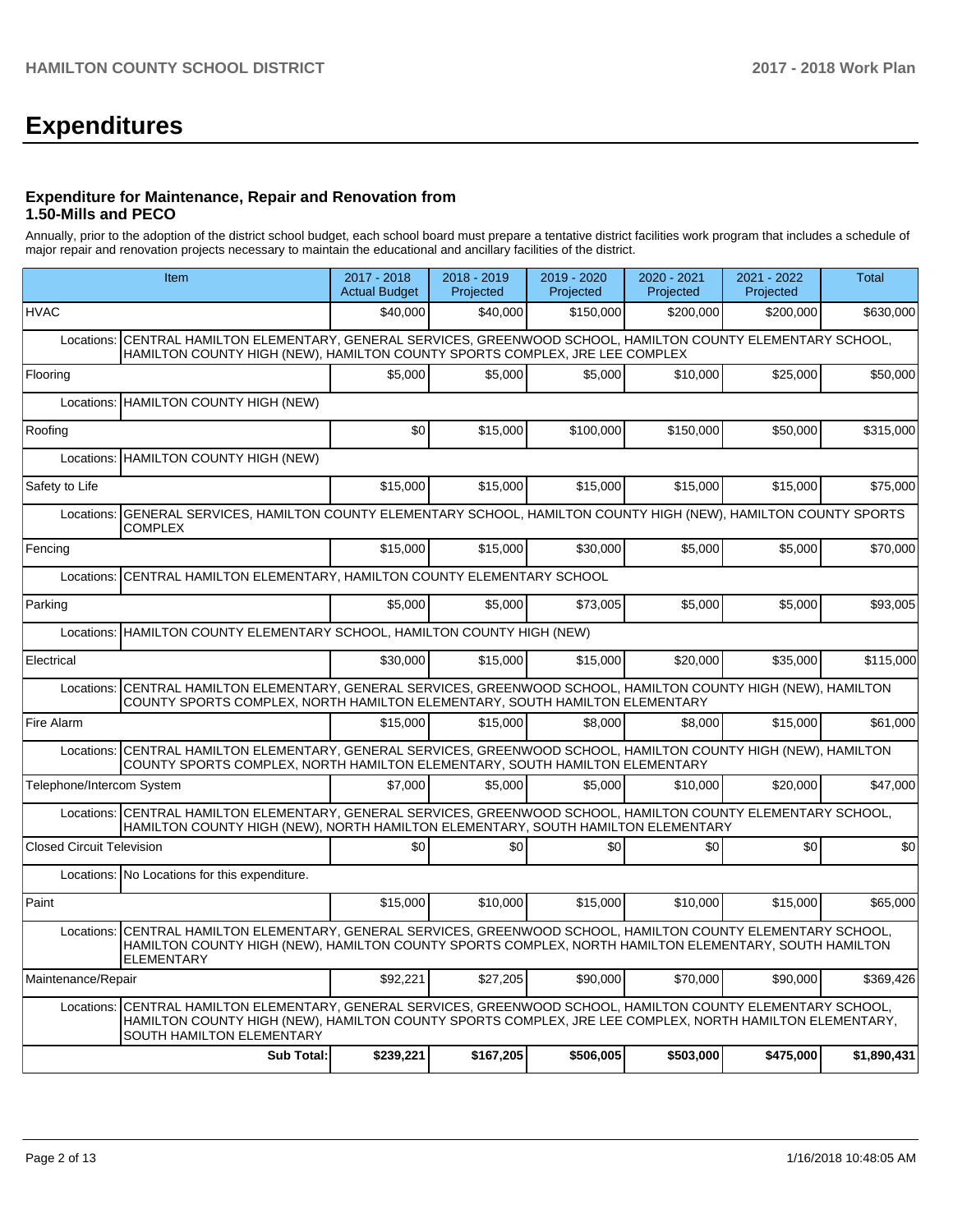# **HAMILTON COUNTY SCHOOL DISTRICT 2017 - 2018 Work Plan**

| <b>PECO Maintenance Expenditures</b> | \$19,775  | \$19,775  | \$19,775  | \$19,775  | \$19,775  | \$98,875    |
|--------------------------------------|-----------|-----------|-----------|-----------|-----------|-------------|
| 50 Mill Sub Total:I                  | \$244,446 | \$192,430 | \$531,230 | \$558,225 | \$525,225 | \$2,051,556 |

|                                                                                                                                                                                                                 | Other Items                                                                                                                                                                                                     | $2017 - 2018$<br><b>Actual Budget</b> | $2018 - 2019$<br>Projected | $2019 - 2020$<br>Projected | $2020 - 2021$<br>Projected | $2021 - 2022$<br>Projected | Total       |  |  |
|-----------------------------------------------------------------------------------------------------------------------------------------------------------------------------------------------------------------|-----------------------------------------------------------------------------------------------------------------------------------------------------------------------------------------------------------------|---------------------------------------|----------------------------|----------------------------|----------------------------|----------------------------|-------------|--|--|
| Remodeling Schools                                                                                                                                                                                              |                                                                                                                                                                                                                 | \$0                                   | \$20,000                   | \$20,000                   | \$50,000                   | \$50,000                   | \$140,000   |  |  |
|                                                                                                                                                                                                                 | Locations CENTRAL HAMILTON ELEMENTARY, GENERAL SERVICES, HAMILTON COUNTY ELEMENTARY SCHOOL, HAMILTON COUNTY HIGH<br>(NEW), HAMILTON COUNTY SPORTS COMPLEX, NORTH HAMILTON ELEMENTARY, SOUTH HAMILTON ELEMENTARY |                                       |                            |                            |                            |                            |             |  |  |
| <b>Filter Cleaning Service</b>                                                                                                                                                                                  |                                                                                                                                                                                                                 | \$25.000                              | \$25,000                   | \$25.000                   | \$25,000                   | \$20,000                   | \$120,000   |  |  |
| Locations CENTRAL HAMILTON ELEMENTARY, GENERAL SERVICES, GREENWOOD SCHOOL, HAMILTON COUNTY HIGH (NEW), HAMILTON<br>COUNTY SPORTS COMPLEX, JRE LEE COMPLEX, NORTH HAMILTON ELEMENTARY, SOUTH HAMILTON ELEMENTARY |                                                                                                                                                                                                                 |                                       |                            |                            |                            |                            |             |  |  |
|                                                                                                                                                                                                                 | Total:                                                                                                                                                                                                          | \$264,221                             | \$212,205                  | \$551,005                  | \$578,000                  | \$545,000                  | \$2,150,431 |  |  |

## **Local 1.50 Mill Expenditure For Maintenance, Repair and Renovation**

Anticipated expenditures expected from local funding sources over the years covered by the current work plan.

| Item                                                         | 2017 - 2018<br><b>Actual Budget</b> | 2018 - 2019<br>Projected | 2019 - 2020<br>Projected | 2020 - 2021<br>Projected | 2021 - 2022<br>Projected | <b>Total</b> |
|--------------------------------------------------------------|-------------------------------------|--------------------------|--------------------------|--------------------------|--------------------------|--------------|
| Remaining Maint and Repair from 1.5 Mills                    | \$244,446                           | \$192,430                | \$531,230                | \$558,225                | \$525,225                | \$2,051,556  |
| Maintenance/Repair Salaries                                  | \$20,000                            | \$20,000                 | \$25,000                 | \$30,000                 | \$35,000                 | \$130,000    |
| <b>School Bus Purchases</b>                                  | \$0                                 | \$185,000                | \$360,000                | \$315,000                | \$359,805                | \$1,219,805  |
| <b>Other Vehicle Purchases</b>                               | \$35,000                            | \$0                      | \$30,000                 | \$33,005                 | \$30,000                 | \$128,005    |
| Capital Outlay Equipment                                     | \$73,000                            | \$40,000                 | \$75,000                 | \$75,000                 | \$80,000                 | \$343,000    |
| Rent/Lease Payments                                          | \$5,000                             | \$5,000                  | \$5,000                  | \$5,000                  | \$5,000                  | \$25,000     |
| <b>COP Debt Service</b>                                      | \$0                                 | \$0                      | \$0                      | \$0                      | \$0                      | \$0          |
| Rent/Lease Relocatables                                      | \$75,000                            | \$0                      | \$0                      | \$0                      | \$0                      | \$75,000     |
| <b>Environmental Problems</b>                                | \$15,000                            | \$15,000                 | \$15,000                 | \$15,000                 | \$15,000                 | \$75,000     |
| s.1011.14 Debt Service                                       | \$0                                 | \$0                      | \$0                      | \$0                      | \$0                      | \$0          |
| <b>Special Facilities Construction Account</b>               | \$560,000                           | \$560,000                | \$0                      | \$0                      | \$0                      | \$1,120,000  |
| Premiums for Property Casualty Insurance - 1011.71<br>(4a,b) | \$113,000                           | \$115,000                | \$120,000                | \$130,000                | \$140,000                | \$618,000    |
| Qualified School Construction Bonds (QSCB)                   | \$0                                 | \$0                      | \$0                      | \$0                      | \$0                      | \$0          |
| Qualified Zone Academy Bonds (QZAB)                          | \$0                                 | \$0                      | \$0                      | \$0                      | \$0                      | \$0          |
| <b>NEFEC Building Services</b>                               | \$15,000                            | \$18,000                 | \$18,000                 | \$18,000                 | \$18,000                 | \$87,000     |
| <b>Local Expenditure Totals:</b>                             | \$1,155,446                         | \$1,150,430              | \$1,179,230              | \$1,179,230              | \$1,208,030              | \$5,872,366  |

# **Revenue**

# **1.50 Mill Revenue Source**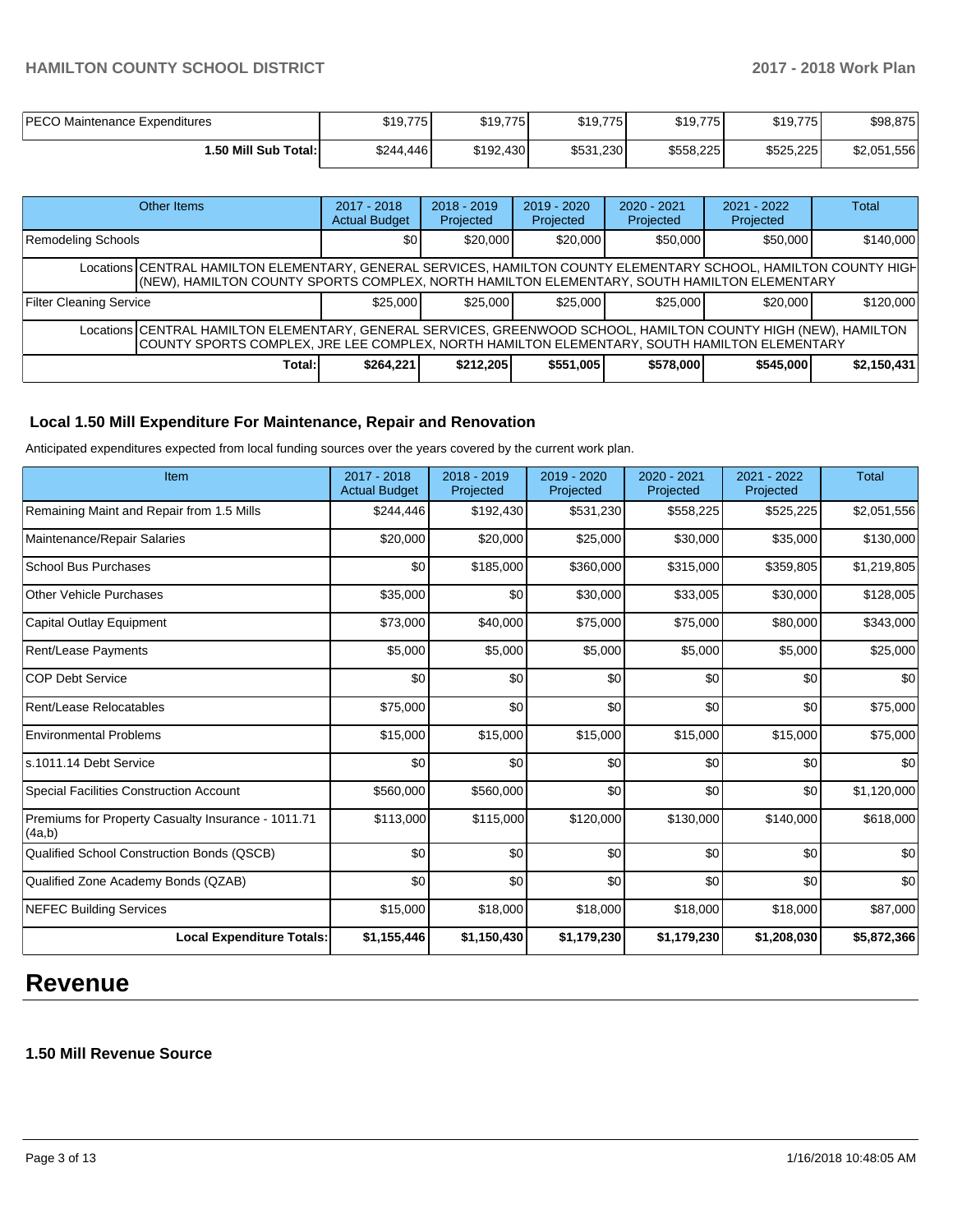Schedule of Estimated Capital Outlay Revenue from each currently approved source which is estimated to be available for expenditures on the projects included in the tentative district facilities work program. All amounts are NET after considering carryover balances, interest earned, new COP's, 1011.14 and 1011.15 loans, etc. Districts cannot use 1.5-Mill funds for salaries except for those explicitly associated with maintenance/repair projects. (1011.71 (5), F.S.)

| Item                                                                                | Fund | 2017 - 2018<br><b>Actual Value</b> | $2018 - 2019$<br>Projected | $2019 - 2020$<br>Projected | $2020 - 2021$<br>Projected | 2021 - 2022<br>Projected | Total           |
|-------------------------------------------------------------------------------------|------|------------------------------------|----------------------------|----------------------------|----------------------------|--------------------------|-----------------|
| (1) Non-exempt property<br>lassessed valuation                                      |      | \$780,000,000                      | \$780,000,000              | \$800,000,000              | \$800,000,000              | \$820,000,000            | \$3,980,000,000 |
| $(2)$ The Millege projected for<br>discretionary capital outlay per<br>ls.1011.71   |      | 1.50                               | 1.50                       | 1.50                       | 1.50                       | 1.50                     |                 |
| $(3)$ Full value of the 1.50-Mill<br>discretionary capital outlay per<br>ls.1011.71 |      | \$1,310,400                        | \$1,310,400                | \$1,344,000                | \$1,344,000                | \$1,377,600              | \$6,686,400     |
| $(4)$ Value of the portion of the 1.50<br>-Mill ACTUALLY levied                     | 370  | \$1,123,200                        | \$1,123,200                | \$1,152,000                | \$1,152,000                | \$1,180,800              | \$5,731,200     |
| $(5)$ Difference of lines $(3)$ and $(4)$                                           |      | \$187,200                          | \$187,200                  | \$192,000                  | \$192,000                  | \$196,800                | \$955,200       |

# **PECO Revenue Source**

The figure in the row designated "PECO Maintenance" will be subtracted from funds available for new construction because PECO maintenance dollars cannot be used for new construction.

| Item                          | Fund | 2017 - 2018<br><b>Actual Budget</b> | $2018 - 2019$<br>Projected | $2019 - 2020$<br>Projected | $2020 - 2021$<br>Projected | 2021 - 2022<br>Projected | Total    |
|-------------------------------|------|-------------------------------------|----------------------------|----------------------------|----------------------------|--------------------------|----------|
| <b>PECO New Construction</b>  | 340  | \$0                                 | \$0                        | \$0                        | \$0                        | \$0                      | \$0      |
| PECO Maintenance Expenditures |      | \$19,775                            | \$19,775                   | \$19,775                   | \$19.775                   | \$19,775                 | \$98,875 |
|                               |      | \$19,775                            | \$19,775                   | \$19,775                   | \$19,775                   | \$19,775                 | \$98,875 |

# **CO & DS Revenue Source**

Revenue from Capital Outlay and Debt Service funds.

| Item                                      | Fund  | $2017 - 2018$<br><b>Actual Budget</b> | $2018 - 2019$<br>Projected | 2019 - 2020<br>Projected | $2020 - 2021$<br>Projected | 2021 - 2022<br>Projected | <b>Total</b> |
|-------------------------------------------|-------|---------------------------------------|----------------------------|--------------------------|----------------------------|--------------------------|--------------|
| ICO & DS Cash Flow-through<br>Distributed | 360 l | \$26.548                              | \$26.548                   | \$26.548                 | \$26.548                   | \$26.548                 | \$132,740    |
| ICO & DS Interest on<br>Undistributed CO  | 360 l | \$682                                 | \$682                      | \$682                    | \$682                      | \$682                    | \$3,410      |
|                                           |       | \$27,230                              | \$27,230                   | \$27,230                 | \$27.230                   | \$27,230                 | \$136,150    |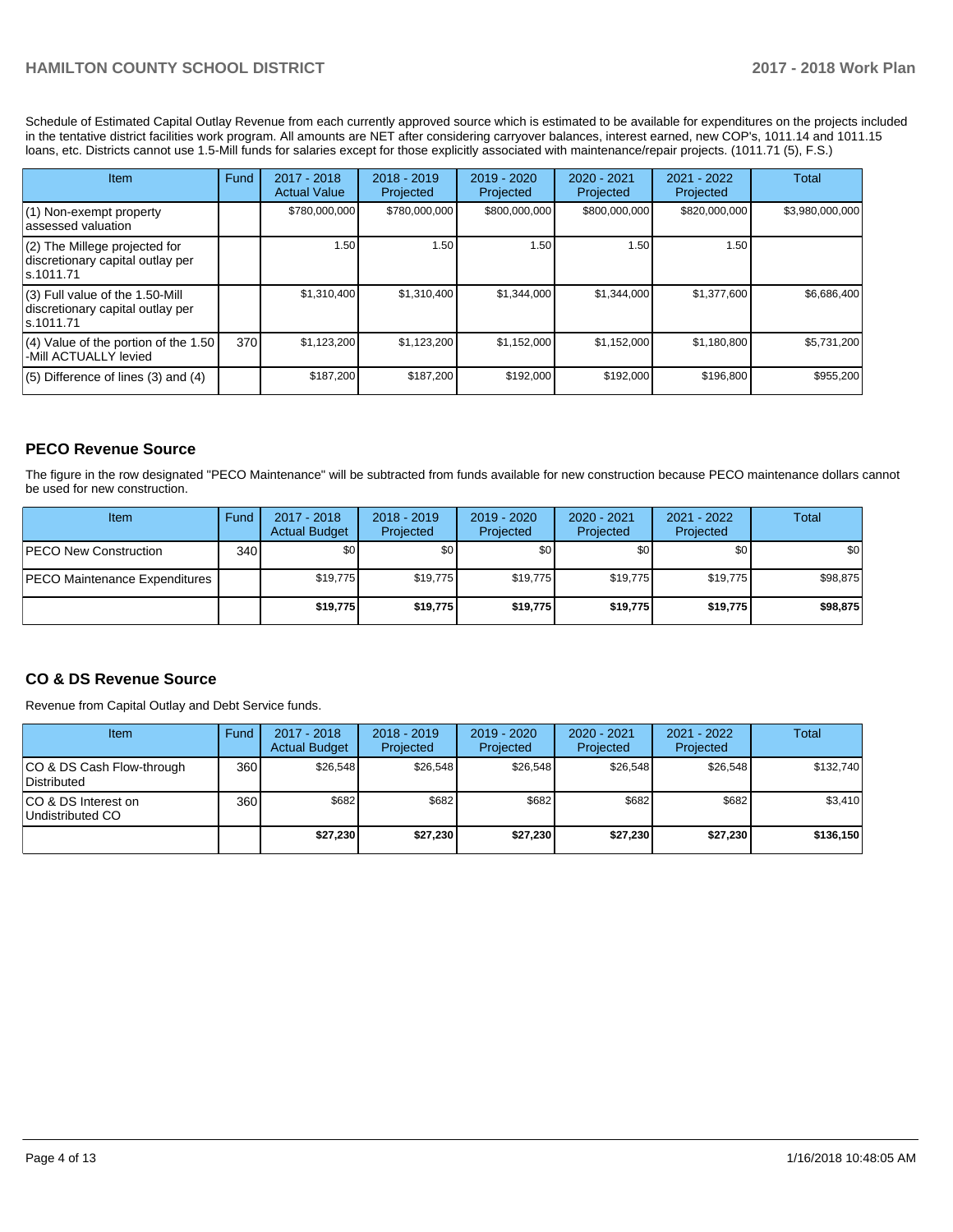### **Fair Share Revenue Source**

Nothing reported for this section. All legally binding commitments for proportionate fair-share mitigation for impacts on public school facilities must be included in the 5-year district work program.

#### **Sales Surtax Referendum**

Specific information about any referendum for a 1-cent or 1/2-cent surtax referendum during the previous year.

**Did the school district hold a surtax referendum during the past fiscal year 2016 - 2017?**

No

#### **Additional Revenue Source**

Any additional revenue sources

| Item                                                                                                   | $2017 - 2018$<br><b>Actual Value</b> | $2018 - 2019$<br>Projected | 2019 - 2020<br>Projected | 2020 - 2021<br>Projected | 2021 - 2022<br>Projected | <b>Total</b> |
|--------------------------------------------------------------------------------------------------------|--------------------------------------|----------------------------|--------------------------|--------------------------|--------------------------|--------------|
| Proceeds from a s.1011.14/15 F.S. Loans                                                                | \$0                                  | \$0                        | \$0                      | \$0                      | \$0                      | \$0          |
| District Bonds - Voted local bond<br>referendum proceeds per s.9, Art VII<br><b>State Constitution</b> | \$0                                  | \$0                        | \$0                      | \$0                      | \$0                      | \$0          |
| Proceeds from Special Act Bonds                                                                        | \$800,000                            | \$0                        | \$0                      | \$0                      | \$0                      | \$800,000    |
| Estimated Revenue from CO & DS Bond<br>Sale                                                            | \$0                                  | \$0                        | \$0                      | \$0                      | \$0                      | \$0          |
| Proceeds from Voted Capital<br>Improvements millage                                                    | \$0                                  | \$0                        | \$0                      | \$0                      | \$0                      | \$0          |
| Other Revenue for Other Capital Projects                                                               | \$0                                  | \$0                        | \$0                      | \$0                      | \$0                      | \$0          |
| Proceeds from 1/2 cent sales surtax<br>authorized by school board                                      | \$0                                  | \$0                        | \$0                      | \$0                      | \$0                      | \$0          |
| Proceeds from local governmental<br>infrastructure sales surtax                                        | \$0                                  | \$0                        | \$0                      | \$0                      | \$0                      | \$0          |
| Proceeds from Certificates of<br>Participation (COP's) Sale                                            | \$0                                  | \$0                        | \$0                      | \$0                      | \$0                      | \$0          |
| Classrooms First Bond proceeds amount<br>authorized in FY 1997-98                                      | \$0                                  | \$0                        | \$0                      | \$0                      | \$0                      | \$0          |
| <b>Classrooms for Kids</b>                                                                             | \$0                                  | \$0                        | \$0                      | \$0                      | \$0                      | \$0          |
| <b>District Equity Recognition</b>                                                                     | \$0                                  | \$0                        | \$0                      | \$0                      | \$0                      | \$0          |
| <b>Federal Grants</b>                                                                                  | \$0                                  | \$0                        | \$0                      | \$0                      | \$0                      | \$0          |
| Proportionate share mitigation (actual<br>cash revenue only, not in kind donations)                    | \$0                                  | \$0                        | \$0                      | \$0                      | \$0                      | \$0          |
| Impact fees received                                                                                   | \$0                                  | \$0                        | \$0                      | \$0                      | \$0                      | \$0          |
| Private donations                                                                                      | \$0                                  | \$0                        | \$0                      | \$0                      | \$0                      | \$0          |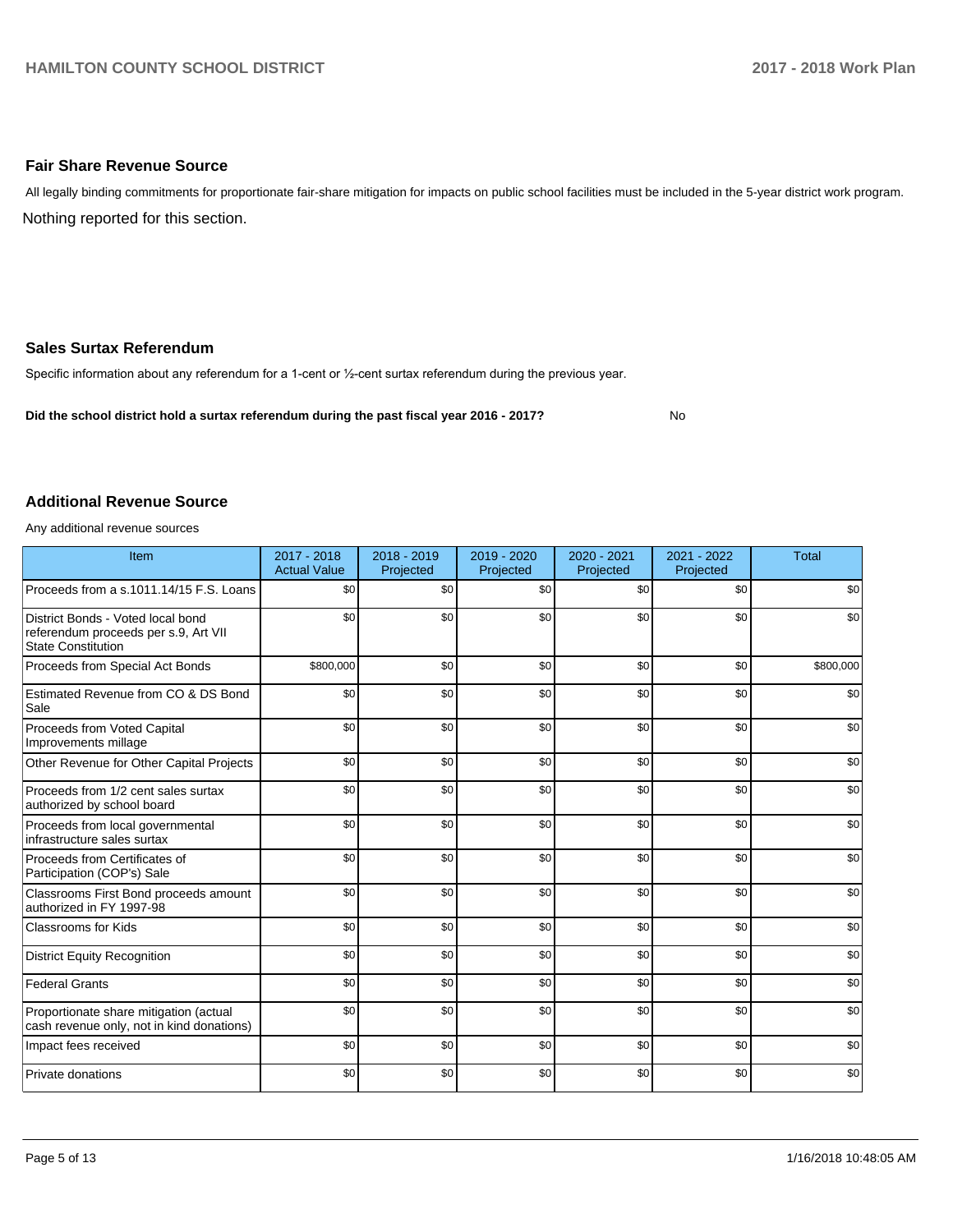# **HAMILTON COUNTY SCHOOL DISTRICT 2017 - 2018 Work Plan**

| Grants from local governments or not-for-<br>profit organizations                                                         | \$0          | \$0 | \$0 | \$0 | \$0 | \$0          |
|---------------------------------------------------------------------------------------------------------------------------|--------------|-----|-----|-----|-----|--------------|
| Interest, Including Profit On Investment                                                                                  | \$0          | \$0 | \$0 | \$0 | \$0 | \$0          |
| Revenue from Bonds pledging proceeds<br>from 1 cent or 1/2 cent Sales Surtax                                              | \$0          | \$0 | \$0 | \$0 | \$0 | \$0          |
| <b>Total Fund Balance Carried Forward</b>                                                                                 | \$5,016      | \$0 | \$0 | \$0 | \$0 | \$5,016      |
| General Capital Outlay Obligated Fund<br><b>Balance Carried Forward From Total</b><br><b>Fund Balance Carried Forward</b> | \$0          | \$0 | \$0 | \$0 | \$0 | \$0          |
| <b>Special Facilities Construction Account</b>                                                                            | \$10,128,694 | \$0 | \$0 | \$0 | \$0 | \$10,128,694 |
| One Cent - 1/2 Cent Sales Surtax Debt<br>Service From Total Fund Balance Carried<br>Forward                               | \$0          | \$0 | \$0 | \$0 | \$0 | \$0          |
| Capital Outlay Projects Funds Balance<br>Carried Forward From Total Fund<br>Balance Carried Forward                       | \$0          | \$0 | \$0 | \$0 | \$0 | \$0          |
| <b>Subtotal</b>                                                                                                           | \$10,933,710 | \$0 | \$0 | \$0 | \$0 | \$10,933,710 |

# **Total Revenue Summary**

| <b>Item Name</b>                                              | 2017 - 2018<br><b>Budget</b> | $2018 - 2019$<br>Projected | $2019 - 2020$<br>Projected | 2020 - 2021<br>Projected | 2021 - 2022<br>Projected | <b>Five Year Total</b> |
|---------------------------------------------------------------|------------------------------|----------------------------|----------------------------|--------------------------|--------------------------|------------------------|
| Local 1.5 Mill Discretionary Capital Outlay<br><b>Revenue</b> | \$1,123,200                  | \$1,123,200                | \$1,152,000                | \$1,152,000              | \$1,180,800              | \$5,731,200            |
| PECO and 1.5 Mill Maint and Other 1.5<br>Mill Expenditures    | (\$1,155,446)                | (\$1,150,430)              | (\$1,179,230)              | (\$1,179,230)            | (\$1,208,030)            | (\$5,872,366)          |
| <b>PECO Maintenance Revenue</b>                               | \$19,775                     | \$19,775                   | \$19,775                   | \$19,775                 | \$19,775                 | \$98,875               |
| Available 1.50 Mill for New<br><b>Construction</b>            | (\$32,246)                   | (\$27,230)                 | (\$27,230)                 | (\$27,230)               | (\$27,230)               | (\$141, 166)           |

| <b>Item Name</b>                      | $2017 - 2018$<br><b>Budget</b> | $2018 - 2019$<br>Projected | $2019 - 2020$<br>Projected | 2020 - 2021<br>Projected | $2021 - 2022$<br>Projected | <b>Five Year Total</b> |
|---------------------------------------|--------------------------------|----------------------------|----------------------------|--------------------------|----------------------------|------------------------|
| ICO & DS Revenue                      | \$27,230                       | \$27,230                   | \$27,230                   | \$27,230                 | \$27,230                   | \$136,150              |
| <b>IPECO New Construction Revenue</b> | \$0                            | \$0                        | \$0                        | \$0                      | \$0                        | \$0                    |
| Other/Additional Revenue              | \$10,933,710                   | \$0                        | \$0                        | \$0                      | \$0                        | \$10,933,710           |
| <b>Total Additional Revenuel</b>      | \$10,960,940                   | \$27,230                   | \$27,230                   | \$27,230                 | \$27,230                   | \$11,069,860           |
| <b>Total Available Revenue</b>        | \$10,928,694                   | \$0                        | \$0                        | \$0                      | \$0                        | \$10,928,694           |

# **Project Schedules**

# **Capacity Project Schedules**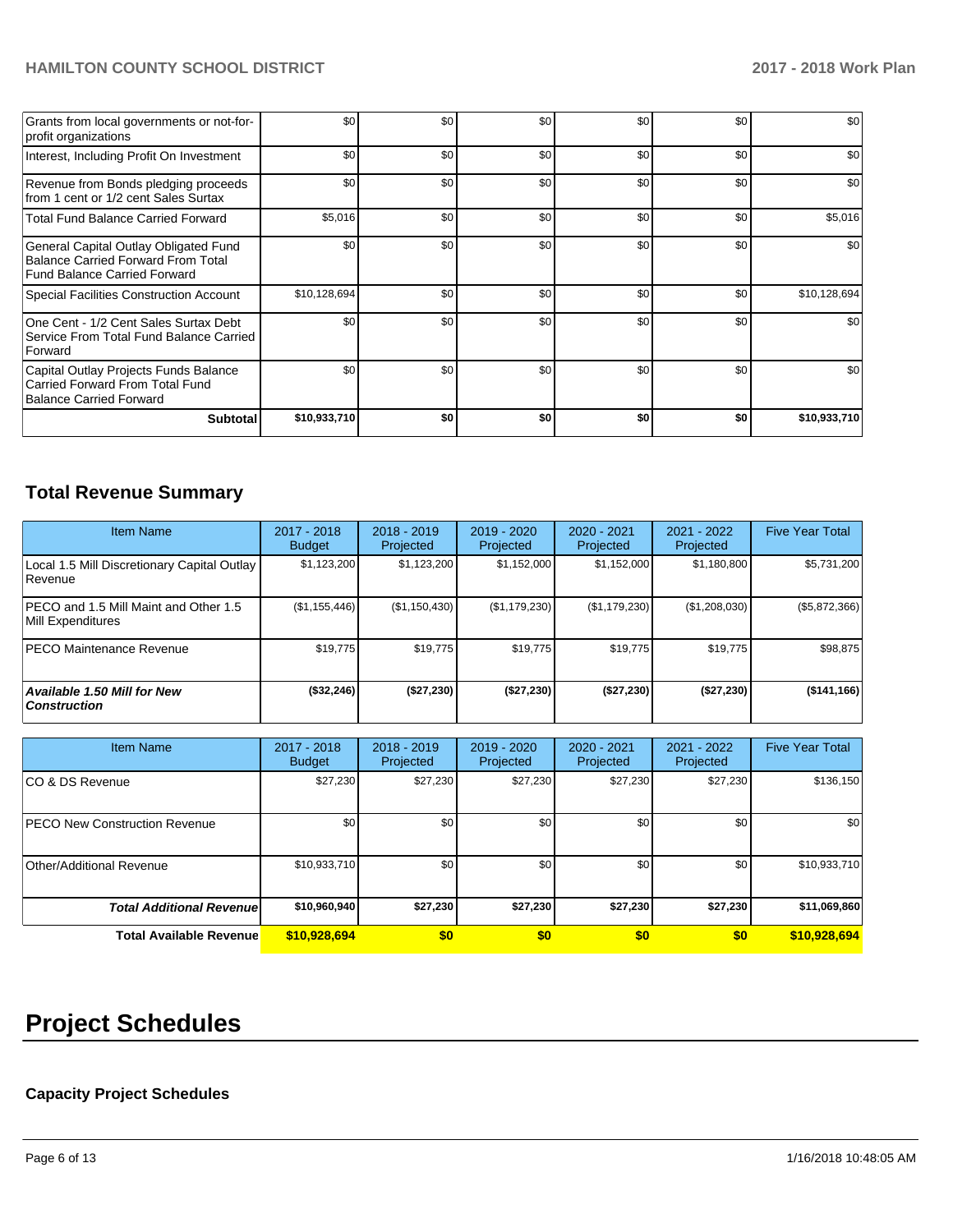A schedule of capital outlay projects necessary to ensure the availability of satisfactory classrooms for the projected student enrollment in K-12 programs.

| <b>Project Description</b> | Location                  |                          | 2017 - 2018  | 2018 - 2019 | 2019 - 2020 | 2020 - 2021 | 2021 - 2022 | Total            | Funded |
|----------------------------|---------------------------|--------------------------|--------------|-------------|-------------|-------------|-------------|------------------|--------|
| New Hamilton<br>Elementary | Location not<br>specified | Planned<br>Cost:         | \$10,928,694 | \$0         | \$0         | \$0         | \$0         | \$10,928,694 Yes |        |
|                            |                           | <b>Student Stations:</b> | 991          | 0           | 0           |             | 0           | 991              |        |
|                            |                           | <b>Total Classrooms:</b> | $\Omega$     |             | $\Omega$    |             | 0           | $\Omega$         |        |
|                            |                           | Gross Sq Ft:             | 143,753      |             | $\Omega$    |             | 0           | 143,753          |        |
|                            |                           | <b>Planned Cost:</b>     | \$10,928,694 | \$0         | \$0         | \$0         | \$0         | \$10,928,694     |        |
|                            |                           | <b>Student Stations:</b> | 991          |             | $\bf{0}$    | U           | $\bf{0}$    | 991              |        |
|                            |                           | <b>Total Classrooms:</b> | $\bf{0}$     |             | $\bf{0}$    | 0           | $\bf{0}$    |                  |        |
|                            |                           | Gross Sq Ft:             | 143,753      |             | 0           | 0           | 0           | 143,753          |        |
|                            |                           |                          |              |             |             |             |             |                  |        |

#### **Other Project Schedules**

Major renovations, remodeling, and additions of capital outlay projects that do not add capacity to schools.

| <b>Project Description</b>                               | Location | 2017 - 2018   2018 - 2019<br>Actual Budget | Projected        | 2019 - 2020<br>Projected | 2020 - 2021<br>Projected | 2021 - 2022<br>Projected | <b>Total</b> | Funded |
|----------------------------------------------------------|----------|--------------------------------------------|------------------|--------------------------|--------------------------|--------------------------|--------------|--------|
| Proiect description not specified Location not specified |          | \$0                                        | \$0 <sub>1</sub> | \$0                      | \$0 <sub>1</sub>         | \$0                      |              | \$0 No |
|                                                          |          | \$0                                        | \$O              | \$0                      | \$0 I                    | \$0                      | \$0          |        |

#### **Additional Project Schedules**

Any projects that are not identified in the last approved educational plant survey.

Nothing reported for this section.

# **Non Funded Growth Management Project Schedules**

Schedule indicating which projects, due to planned development, that CANNOT be funded from current revenues projected over the next five years.

Nothing reported for this section.

# **Tracking**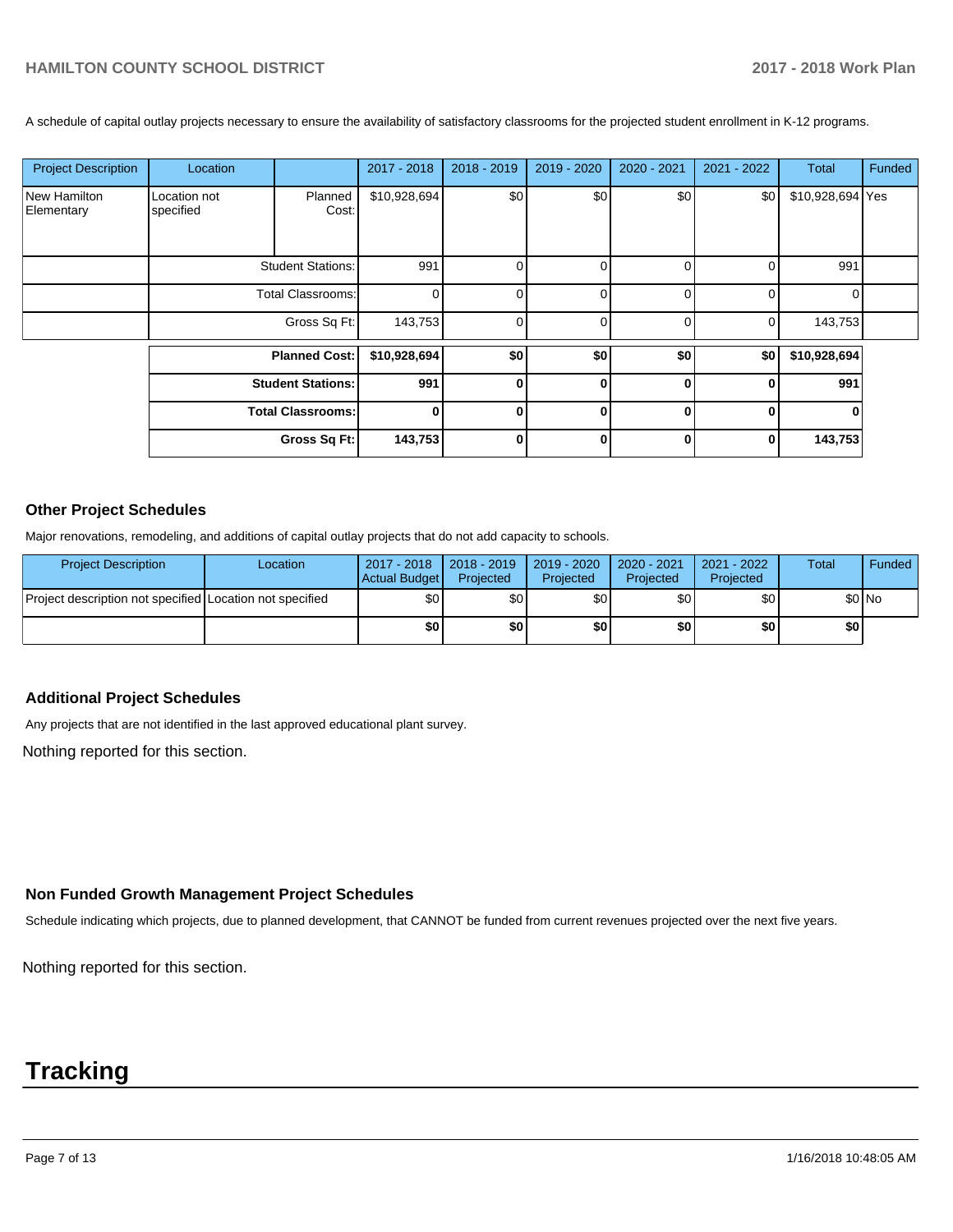# **Capacity Tracking**

| Location                                        | $2017 -$<br>2018 Satis.<br>Stu. Sta. | Actual<br>$2017 -$<br><b>2018 FISH</b><br>Capacity | Actual<br>$2016 -$<br>2017<br><b>COFTE</b> | # Class<br>Rooms | Actual<br>Average<br>$2017 -$<br>2018 Class<br><b>Size</b> | Actual<br>$2017 -$<br>2018<br><b>Utilization</b> | <b>New</b><br>Stu.<br>Capacity | <b>New</b><br>Rooms to<br>be<br>Added/Re<br>moved | Projected<br>$2021 -$<br>2022<br><b>COFTE</b> | Projected<br>$2021 -$<br>2022<br><b>Utilization</b> | Projected<br>$2021 -$<br>2022 Class<br><b>Size</b> |
|-------------------------------------------------|--------------------------------------|----------------------------------------------------|--------------------------------------------|------------------|------------------------------------------------------------|--------------------------------------------------|--------------------------------|---------------------------------------------------|-----------------------------------------------|-----------------------------------------------------|----------------------------------------------------|
| <b>CENTRAL HAMILTON</b><br><b>IELEMENTARY</b>   | 710                                  | 710                                                | 368                                        | 37               | 10                                                         | 52.00 %                                          | $-710$                         | $\Omega$                                          | 0                                             | 0.00%                                               | 0                                                  |
| <b>HAMILTON COUNTY</b><br><b>SPORTS COMPLEX</b> | 30                                   | 0                                                  |                                            | 1                | 0                                                          | 0.00%                                            | 0                              | $\Omega$                                          | 0                                             | 0.00%                                               | 0                                                  |
| <b>NORTH HAMILTON</b><br><b>IELEMENTARY</b>     | 544                                  | 544                                                | 457                                        | 28               | 16                                                         | 84.00 %                                          | $-544$                         | $\Omega$                                          | 0                                             | 0.00%                                               | $\Omega$                                           |
| ISOUTH HAMILTON<br><b>IELEMENTARY</b>           | 258                                  | 258                                                | 144                                        | 13               | 11                                                         | 56.00 %                                          | $-258$                         | $\Omega$                                          | 0                                             | 0.00%                                               | $\Omega$                                           |
| GREENWOOD SCHOOL                                | 94                                   | 0                                                  |                                            | 10 <sup>1</sup>  | $\Omega$                                                   | 0.00%                                            | 0                              | $\Omega$                                          | $\Omega$                                      | 0.00%                                               | $\Omega$                                           |
| <b>HAMILTON COUNTY</b><br>HIGH (NEW)            | 997                                  | 897                                                | 607                                        | 42               | 14                                                         | 68.00 %                                          | 0                              | $\Omega$                                          | 650                                           | 72.00 %                                             | 15                                                 |
| <b>HAMILTON COUNTY</b><br> ELEMENTARY SCHOOL    | 991                                  | 0                                                  |                                            | 55               | $\Omega$                                                   | 0.00 %                                           | 991                            | $\Omega$                                          | 886                                           | 89.00 %                                             | 16                                                 |
|                                                 | 3,624                                | 2,409                                              | 1,576                                      | 186              | 8                                                          | 65.43 %                                          | $-521$                         | 0                                                 | 1,536                                         | 81.36 %                                             | 8                                                  |

The COFTE Projected Total (1,536) for 2021 - 2022 must match the Official Forecasted COFTE Total (1,536 ) for 2021 - 2022 before this section can be completed. In the event that the COFTE Projected Total does not match the Official forecasted COFTE, then the Balanced Projected COFTE Table should be used to balance COFTE.

 $Prejecte$ 

| Projected COFTE for 2021 - 2022 |       | <b>Grade Level Type</b> | <b>Balanced Projected</b><br>COFTE for 2021 - 2022 |
|---------------------------------|-------|-------------------------|----------------------------------------------------|
| Elementary (PK-3)               | 469   |                         |                                                    |
| Middle (4-8)                    | 654   |                         |                                                    |
|                                 |       | Elementary (PK-3)       | 01                                                 |
| High (9-12)                     | 413   |                         |                                                    |
|                                 |       | Middle (4-8)            | 01                                                 |
|                                 | 1,536 |                         |                                                    |
|                                 |       | High (9-12)             | 01                                                 |
|                                 |       |                         |                                                    |
|                                 |       |                         | 1,536                                              |

#### **Relocatable Replacement**

Number of relocatable classrooms clearly identified and scheduled for replacement in the school board adopted financially feasible 5-year district work program.

| Location                         | $-2018$<br>2017 | $2018 - 2019$ | 2019 - 2020 | 2020 - 2021 | $-2022$<br>2021 | Year 5 Total |
|----------------------------------|-----------------|---------------|-------------|-------------|-----------------|--------------|
| Total Relocatable Replacements:I |                 |               |             |             |                 | 0            |

#### **Charter Schools Tracking**

Information regarding the use of charter schools.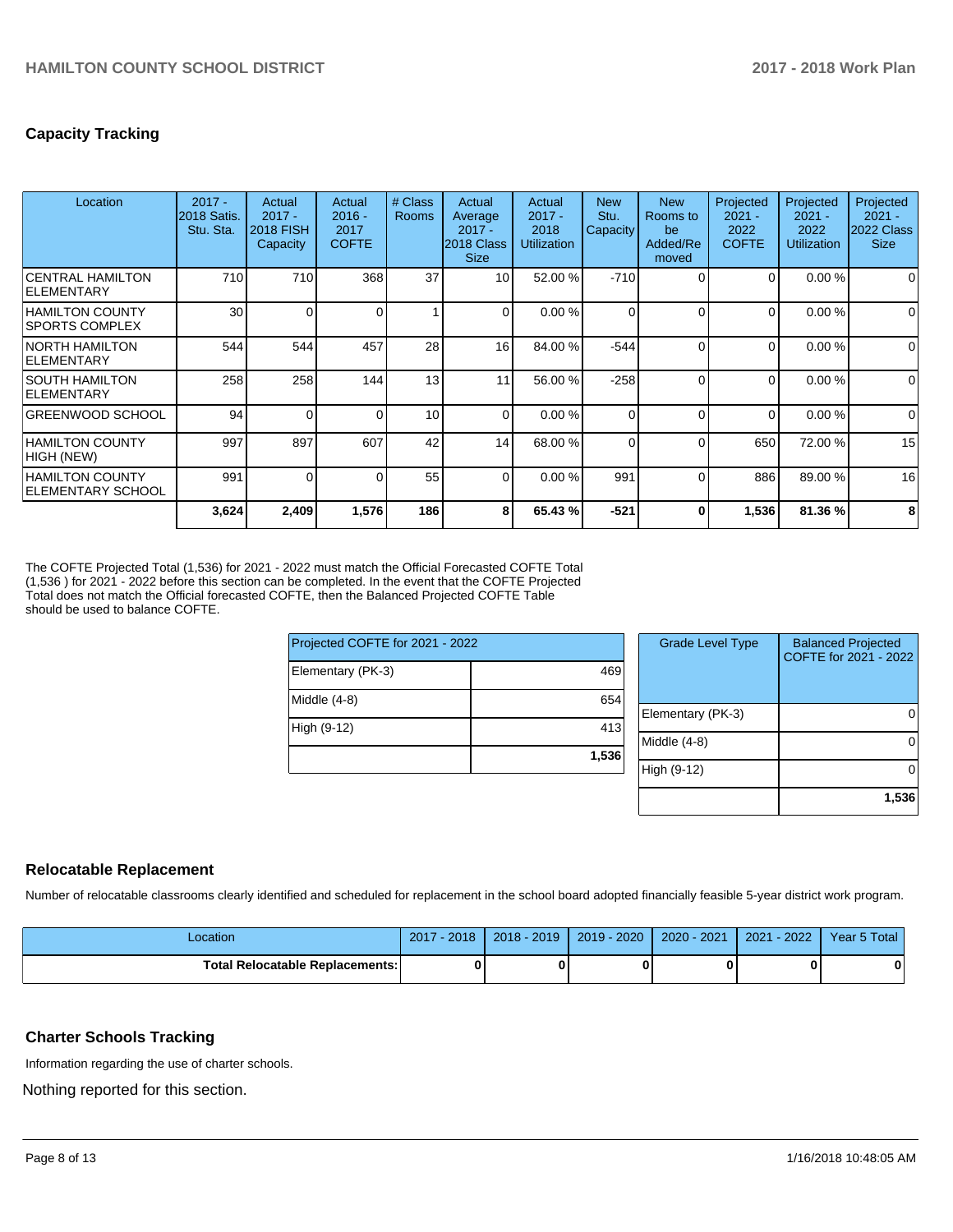# **Special Purpose Classrooms Tracking**

The number of classrooms that will be used for certain special purposes in the current year, by facility and type of classroom, that the district will, 1), not use for educational purposes, and 2), the co-teaching classrooms that are not open plan classrooms and will be used for educational purposes.

| School |                                      | School Type $\frac{1}{4}$ of Elementary $\frac{1}{4}$ of Middle 4-8 $\frac{1}{4}$ of High 9-12<br>K-3 Classrooms | <b>Classrooms</b> | <b>Classrooms</b> | # of $ESE$<br><b>Classrooms</b> | # of Combo<br>Classrooms | Total<br><b>Classrooms</b> |
|--------|--------------------------------------|------------------------------------------------------------------------------------------------------------------|-------------------|-------------------|---------------------------------|--------------------------|----------------------------|
|        | <b>Total Educational Classrooms:</b> |                                                                                                                  |                   |                   |                                 | 01                       | 0                          |

| School |                                      | School Type $\left  \frac{1}{2}$ of Elementary $\left  \frac{1}{2}$ of Middle 4-8 $\left  \frac{1}{2}$ of High 9-12<br><b>K-3 Classrooms I</b> | <b>Classrooms</b> | <b>Classrooms</b> | $#$ of ESE<br><b>Classrooms</b> | # of Combo<br><b>Classrooms</b> | Total<br><b>Classrooms</b> |
|--------|--------------------------------------|------------------------------------------------------------------------------------------------------------------------------------------------|-------------------|-------------------|---------------------------------|---------------------------------|----------------------------|
|        | <b>Total Co-Teaching Classrooms:</b> |                                                                                                                                                |                   |                   |                                 |                                 | 0                          |

#### **Infrastructure Tracking**

**Necessary offsite infrastructure requirements resulting from expansions or new schools. This section should include infrastructure information related to capacity project schedules and other project schedules (Section 4).** 

Not Specified

**Proposed location of planned facilities, whether those locations are consistent with the comprehensive plans of all affected local governments, and recommendations for infrastructure and other improvements to land adjacent to existing facilities. Provisions of 1013.33(12), (13) and (14) and 1013.36 must be addressed for new facilities planned within the 1st three years of the plan (Section 5).** 

Not Specified

**Consistent with Comp Plan?** No

#### **Net New Classrooms**

The number of classrooms, by grade level and type of construction, that were added during the last fiscal year.

| List the net new classrooms added in the 2016 - 2017 fiscal year.                                                                                       |                              |                                 |                              |                        | List the net new classrooms to be added in the 2017 - 2018 fiscal<br>year. |                          |                                |                        |  |
|---------------------------------------------------------------------------------------------------------------------------------------------------------|------------------------------|---------------------------------|------------------------------|------------------------|----------------------------------------------------------------------------|--------------------------|--------------------------------|------------------------|--|
| "Classrooms" is defined as capacity carrying classrooms that are added to increase<br>capacity to enable the district to meet the Class Size Amendment. |                              |                                 |                              |                        | Totals for fiscal year 2017 - 2018 should match totals in Section 15A.     |                          |                                |                        |  |
| Location                                                                                                                                                | $2016 - 2017$ #<br>Permanent | 2016 - 2017 #<br><b>Modular</b> | 2016 - 2017 #<br>Relocatable | $2016 - 2017$<br>Total | $2017 - 2018$ #<br>Permanent                                               | 2017 - 2018 #<br>Modular | $2017 - 2018$ #<br>Relocatable | $2017 - 2018$<br>Total |  |
| Elementary (PK-3)                                                                                                                                       |                              |                                 |                              |                        |                                                                            |                          |                                |                        |  |
| Middle (4-8)                                                                                                                                            |                              |                                 |                              |                        |                                                                            |                          |                                |                        |  |
| High (9-12)                                                                                                                                             |                              |                                 |                              |                        |                                                                            |                          |                                |                        |  |
|                                                                                                                                                         |                              |                                 |                              |                        |                                                                            |                          |                                |                        |  |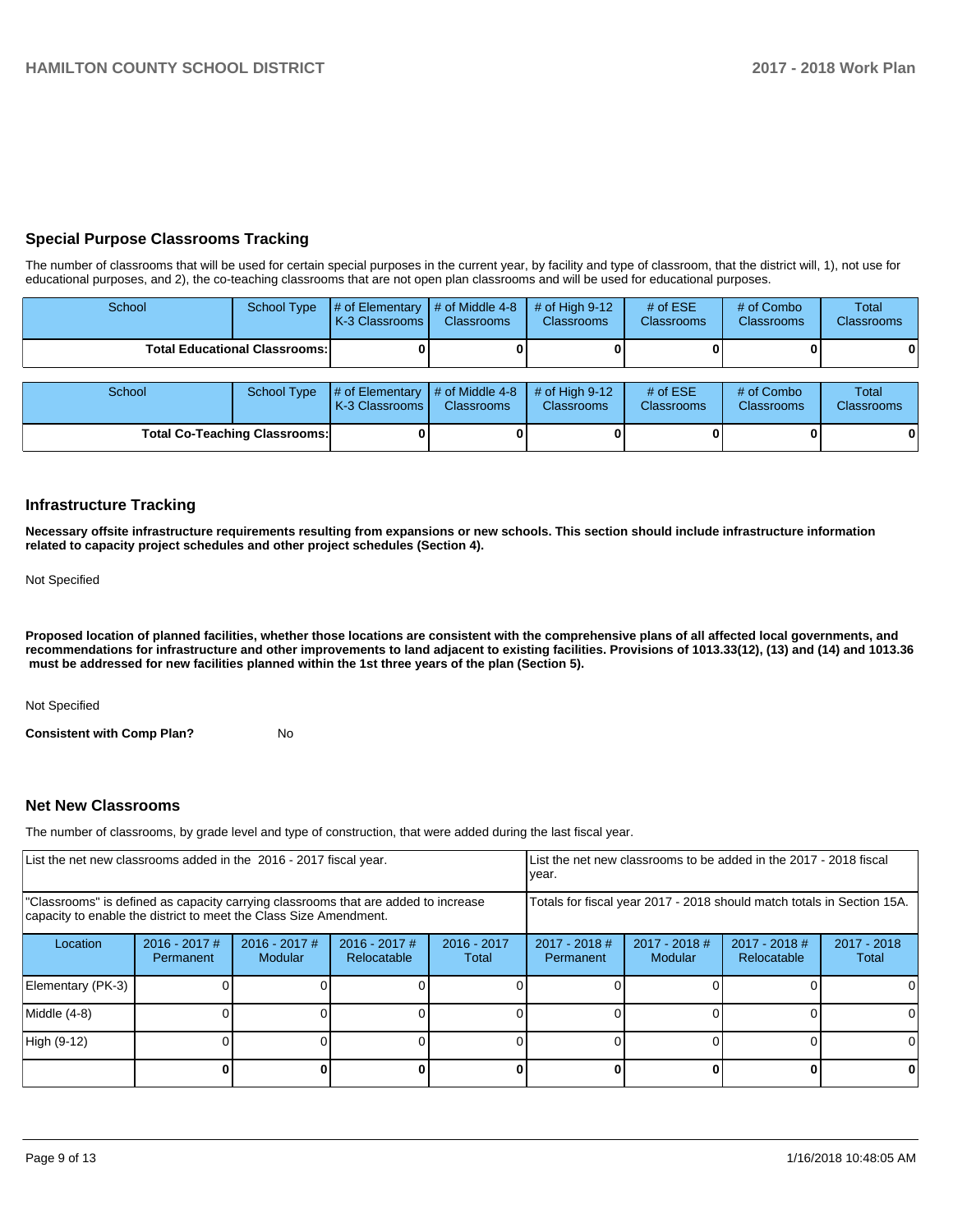## **Relocatable Student Stations**

Number of students that will be educated in relocatable units, by school, in the current year, and the projected number of students for each of the years in the workplan.

| <b>Site</b>                                       | 2017 - 2018     | $2018 - 2019$ | 2019 - 2020 | 2020 - 2021 | $2021 - 2022$ | 5 Year Average |
|---------------------------------------------------|-----------------|---------------|-------------|-------------|---------------|----------------|
| HAMILTON COUNTY HIGH (NEW)                        |                 | 10            | 10          | 10          | 10            | 8              |
| <b>CENTRAL HAMILTON ELEMENTARY</b>                | 162             |               | 0           | $\Omega$    |               | 32             |
| HAMILTON COUNTY SPORTS COMPLEX                    |                 |               | 0           | $\Omega$    |               | $\Omega$       |
| NORTH HAMILTON ELEMENTARY                         | 134             |               | 0           | $\Omega$    |               | 27             |
| <b>SOUTH HAMILTON ELEMENTARY</b>                  |                 |               | 0           | $\Omega$    |               | $\Omega$       |
| GREENWOOD SCHOOL                                  | 30 <sup>1</sup> |               | 0           | $\Omega$    |               | 6              |
| HAMILTON COUNTY ELEMENTARY SCHOOL                 | $\Omega$        |               | 0           | $\Omega$    |               | $\Omega$       |
| Totals for HAMILTON COUNTY SCHOOL DISTRICT        |                 |               |             |             |               |                |
|                                                   |                 |               |             |             |               |                |
| Total students in relocatables by year.           | 326             | 10            | 10          | 10          | 10            | 73             |
| Total number of COFTE students projected by year. | 1,596           | 1,584         | 1,566       | 1,540       | 1,536         | 1,564          |
| Percent in relocatables by year.                  | 20 %            | 1%            | 1%          | 1%          | 1%            | 5%             |

# **Leased Facilities Tracking**

Exising leased facilities and plans for the acquisition of leased facilities, including the number of classrooms and student stations, as reported in the educational plant survey, that are planned in that location at the end of the five year workplan.

| Location                                 | # of Leased<br>Classrooms 2017 -<br>2018 | <b>FISH Student</b><br><b>Stations</b> | <b>Owner</b> | # of Leased<br>Classrooms 2021 -<br>2022 | <b>FISH Student</b><br><b>Stations</b> |
|------------------------------------------|------------------------------------------|----------------------------------------|--------------|------------------------------------------|----------------------------------------|
| <b>CENTRAL HAMILTON ELEMENTARY</b>       |                                          |                                        |              |                                          |                                        |
| HAMILTON COUNTY SPORTS COMPLEX           |                                          |                                        |              |                                          | 0                                      |
| <b>INORTH HAMILTON ELEMENTARY</b>        |                                          | 72                                     |              |                                          | 0                                      |
| <b>SOUTH HAMILTON ELEMENTARY</b>         |                                          |                                        |              |                                          | 0                                      |
| <b>GREENWOOD SCHOOL</b>                  |                                          |                                        |              | ŋ                                        | 0                                      |
| HAMILTON COUNTY HIGH (NEW)               |                                          |                                        |              |                                          | 0                                      |
| <b>HAMILTON COUNTY ELEMENTARY SCHOOL</b> |                                          |                                        |              |                                          | ΩI                                     |
|                                          |                                          | 72                                     |              |                                          | 0                                      |

# **Failed Standard Relocatable Tracking**

Relocatable units currently reported by school, from FISH, and the number of relocatable units identified as 'Failed Standards'.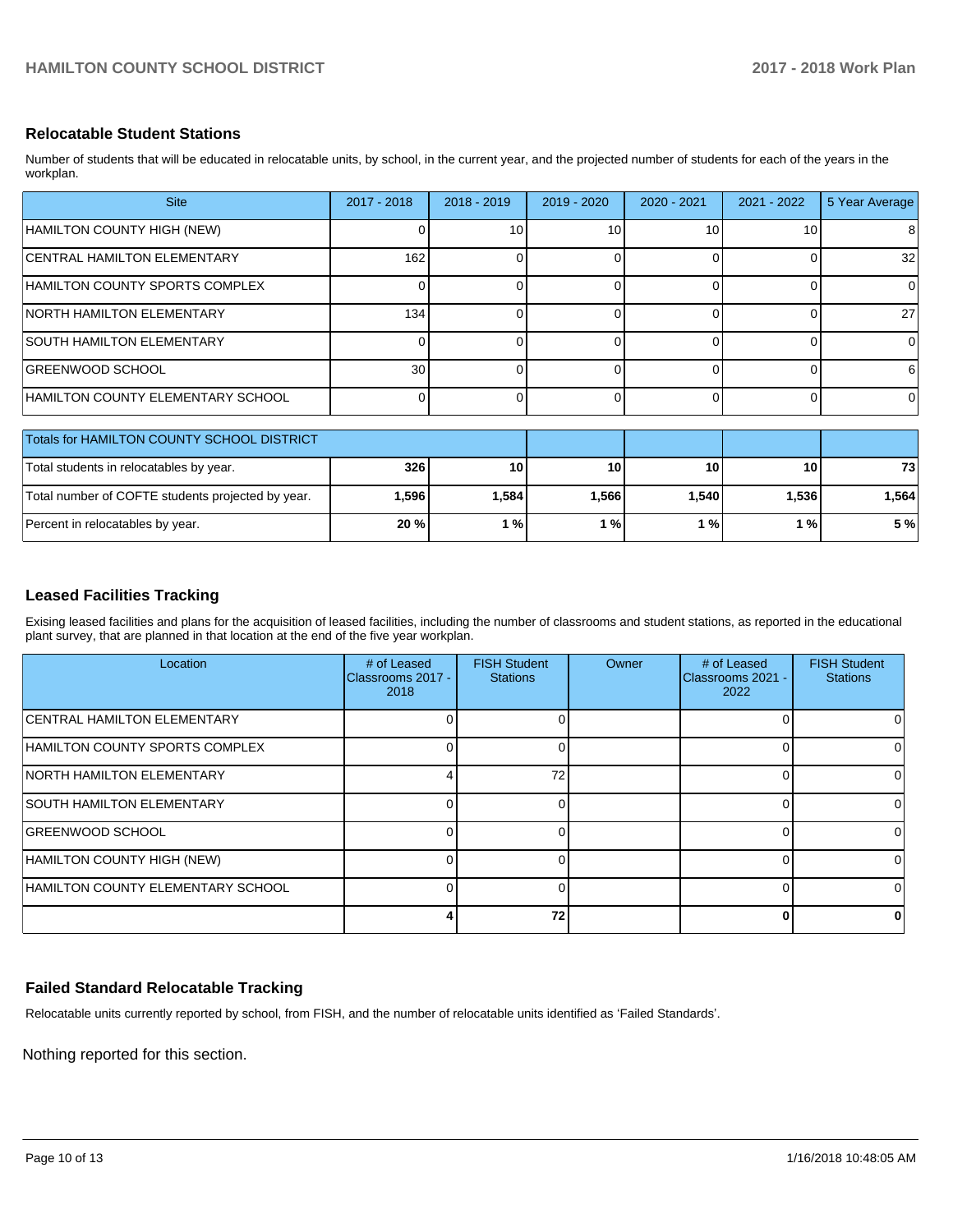# **Planning**

#### **Class Size Reduction Planning**

**Plans approved by the school board that reduce the need for permanent student stations such as acceptable school capacity levels, redistricting, busing, year-round schools, charter schools, magnet schools, public-private partnerships, multitrack scheduling, grade level organization, block scheduling, or other alternatives.**

The current class size reduction numbers are being met.

#### **School Closure Planning**

**Plans for the closure of any school, including plans for disposition of the facility or usage of facility space, and anticipated revenues.** 

Not Specified

# **Long Range Planning**

## **Ten-Year Maintenance**

District projects and locations regarding the projected need for major renovation, repair, and maintenance projects within the district in years 6-10 beyond the projects plans detailed in the five years covered by the work plan.

Nothing reported for this section.

#### **Ten-Year Capacity**

Schedule of capital outlay projects projected to ensure the availability of satisfactory student stations for the projected student enrollment in K-12 programs for the future 5 years beyond the 5-year district facilities work program.

Nothing reported for this section.

#### **Ten-Year Planned Utilization**

Schedule of planned capital outlay projects identifying the standard grade groupings, capacities, and planned utilization rates of future educational facilities of the district for both permanent and relocatable facilities.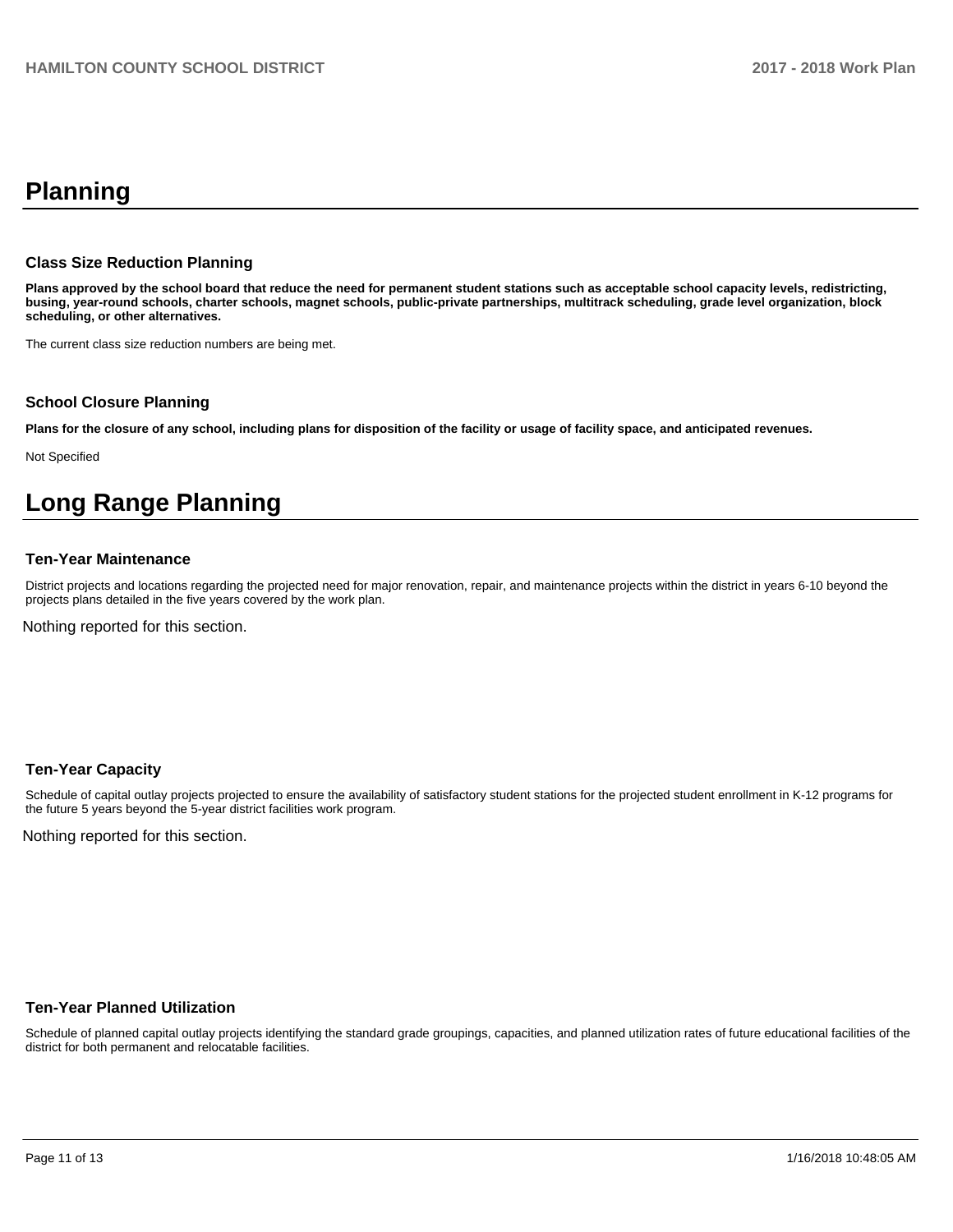# **HAMILTON COUNTY SCHOOL DISTRICT 2017 - 2018 Work Plan**

| Grade Level Projections         | <b>FISH</b><br><b>Student</b><br><b>Stations</b> | Actual 2016 -<br><b>2017 FISH</b><br>Capacity | Actual<br>$2016 -$<br>2017<br><b>COFTE</b> | Actual 2016 - 2017<br><b>Utilization</b> | Actual 2017 - 2018 / 2026 - 2027 new<br>Student Capacity to be added/removed | Projected 2026<br><b>2027 COFTE</b> | Projected 2026 -<br>2027 Utilization |
|---------------------------------|--------------------------------------------------|-----------------------------------------------|--------------------------------------------|------------------------------------------|------------------------------------------------------------------------------|-------------------------------------|--------------------------------------|
| Elementary - District<br>Totals | 1,512                                            | 1,512                                         | 968.99                                     | 64.09 %                                  |                                                                              | 886                                 | 58.60 %                              |
| Middle - District Totals        | 997                                              | 897                                           | 607.10                                     | 67.67 %                                  |                                                                              | 650                                 | 72.46 %                              |
| High - District Totals          |                                                  |                                               | 0.00                                       | 0.00%                                    |                                                                              |                                     | 0.00 %                               |
| Other - ESE, etc                | 1.275                                            |                                               | 0.00                                       | 0.00%                                    |                                                                              |                                     | 0.00 %                               |
|                                 | 3.784                                            | 2,409                                         | 1,576.09                                   | 65.43 %                                  |                                                                              | 1,536                               | 63.76 %                              |

**Combination schools are included with the middle schools for student stations, capacity, COFTE and utilization purposes because these facilities all have a 90% utilization factor. Use this space to explain or define the grade groupings for combination schools.** 

No comments to report.

#### **Ten-Year Infrastructure Planning**

**Proposed Location of Planned New, Remodeled, or New Additions to Facilities in 06 thru 10 out years (Section 28).**

Nothing reported for this section.

Plans for closure of any school, including plans for disposition of the facility or usage of facility space, and anticipated revenues in the 06 thru 10 out **years (Section 29).**

Nothing reported for this section.

#### **Twenty-Year Maintenance**

District projects and locations regarding the projected need for major renovation, repair, and maintenance projects within the district in years 11-20 beyond the projects plans detailed in the five years covered by the work plan.

Nothing reported for this section.

#### **Twenty-Year Capacity**

Schedule of capital outlay projects projected to ensure the availability of satisfactory student stations for the projected student enrollment in K-12 programs for the future 11-20 years beyond the 5-year district facilities work program.